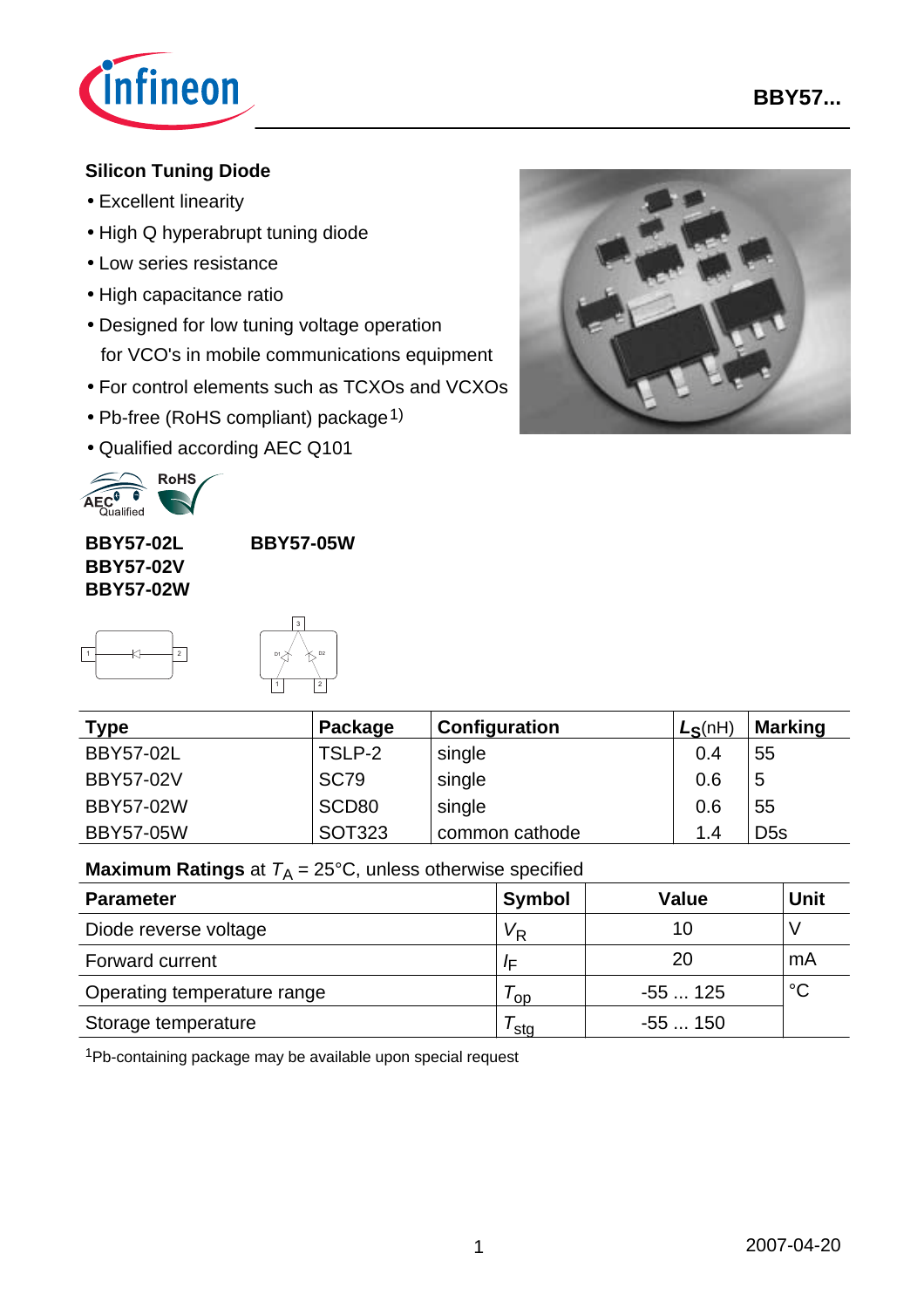

| <b>Parameter</b>                                       | <b>Symbol</b>    | <b>Values</b>  |      |      | <b>Unit</b> |  |  |  |
|--------------------------------------------------------|------------------|----------------|------|------|-------------|--|--|--|
|                                                        |                  | min.           | typ. | max. |             |  |  |  |
| <b>DC Characteristics</b>                              |                  |                |      |      |             |  |  |  |
| Reverse current                                        | $\sqrt{R}$       |                |      |      | nA          |  |  |  |
| $V_R = 8 V$                                            |                  |                |      | 10   |             |  |  |  |
| $V_R = 8 \text{ V}, T_A = 85 \text{ }^{\circ}\text{C}$ |                  |                |      | 100  |             |  |  |  |
| <b>AC Characteristics</b>                              |                  |                |      |      |             |  |  |  |
| Diode capacitance                                      | $C_T$            |                |      |      | pF          |  |  |  |
| $V_R = 1$ V, $f = 1$ MHz                               |                  | 16.5           | 17.5 | 18.6 |             |  |  |  |
| $V_R$ = 2.5 V, $f = 1$ MHz                             |                  |                | 9.35 |      |             |  |  |  |
| $V_R = 3 V, f = 1 MHz$                                 |                  |                | 7    |      |             |  |  |  |
| $V_R = 4 V, f = 1 MHz$                                 |                  | $\overline{4}$ | 4.7  | 5.5  |             |  |  |  |
| Capacitance ratio                                      | $C_{T1}/C_{T3}$  |                | 2.45 |      |             |  |  |  |
| $V_R = 1$ V, $V_R = 3$ V, $f = 1$ MHz                  |                  |                |      |      |             |  |  |  |
| Capacitance ratio                                      | $C_{T1}/C_{T4}$  | 3              | 3.7  | 4.5  |             |  |  |  |
| $V_R = 1$ V, $V_R = 4$ V, $f = 1$ MHz                  |                  |                |      |      |             |  |  |  |
| Series resistance                                      | $r_{\mathsf{S}}$ |                |      |      | Ω           |  |  |  |
| $V_R$ = 1 V, $f = 470$ MHz, BBY57-02L                  |                  |                | 0.35 |      |             |  |  |  |
| $V_R$ = 1 V, $f = 470$ MHz, all others                 |                  |                | 0.3  |      |             |  |  |  |

# **Electrical Characteristics** at  $T_A = 25^{\circ}$ C, unless otherwise specified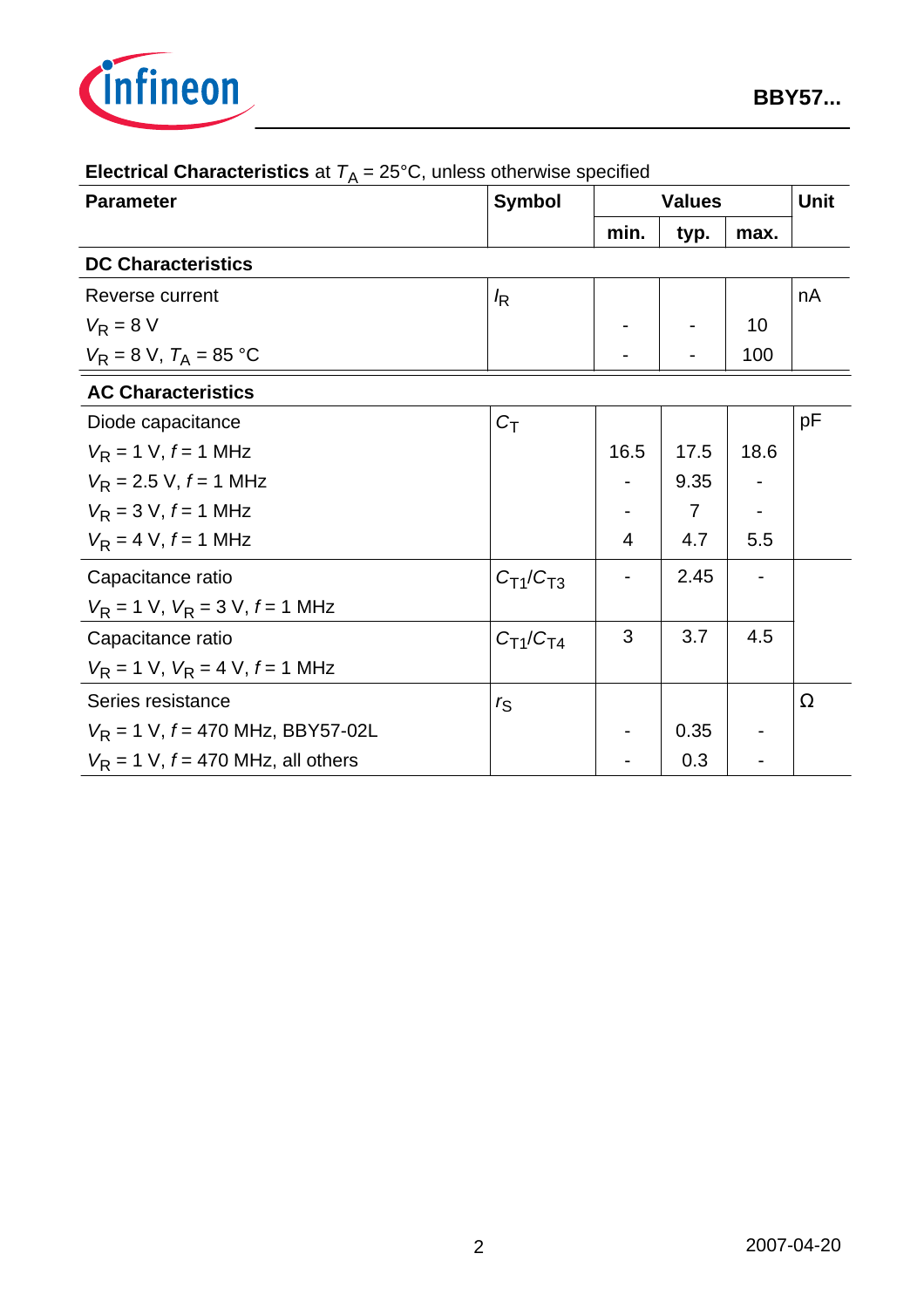

## **Diode capacitance**  $C_T = f(V_R)$

 $f = 1$ MHz



## **Temperature coefficient of the diode capacitance**  $T_{\text{Cc}} = f(V_R)$



### **Normalized diode capacitance**

 $C_{(TA)} / C_{(25^{\circ}C)} = f(T_A); f = 1MHz$ 

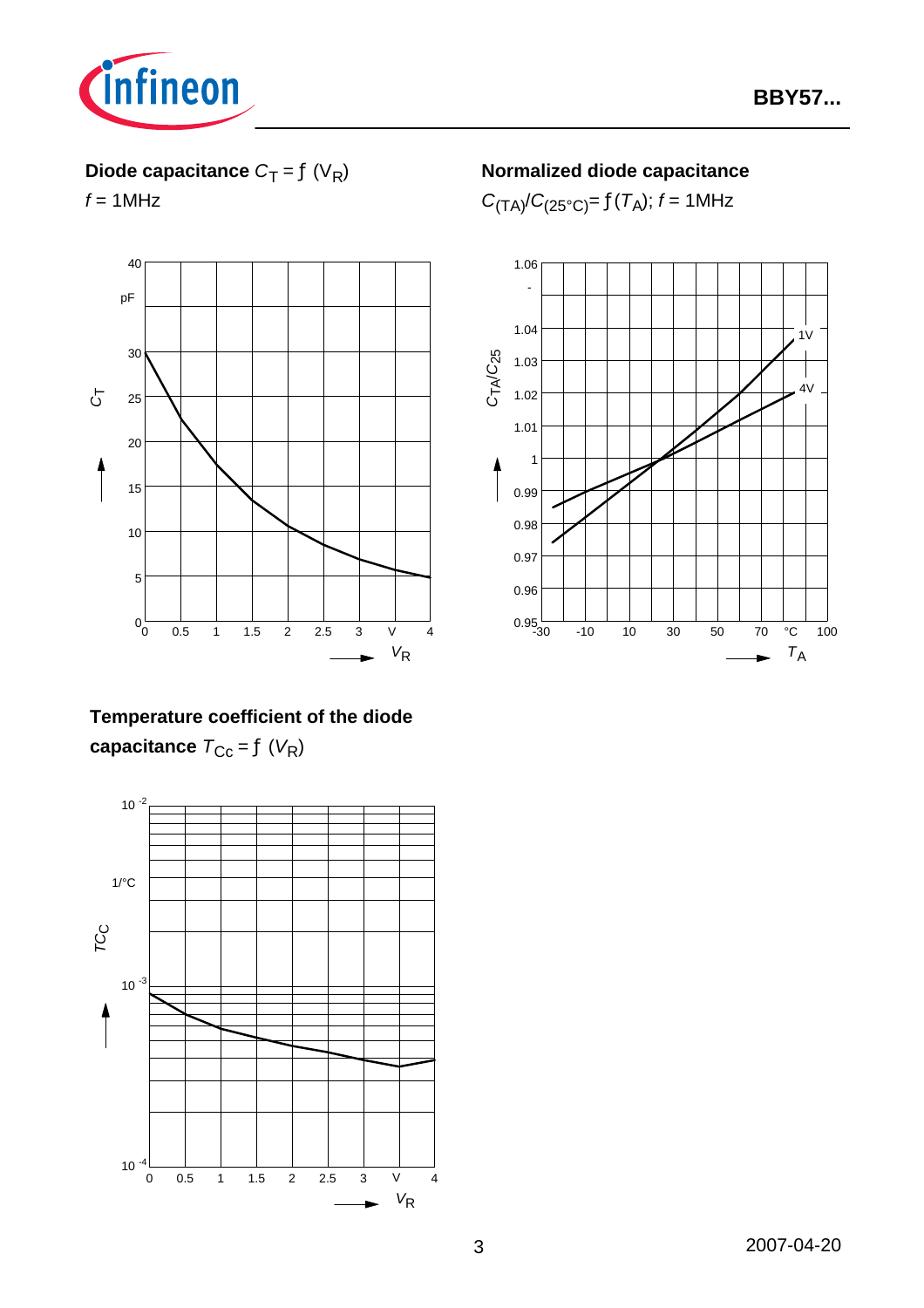

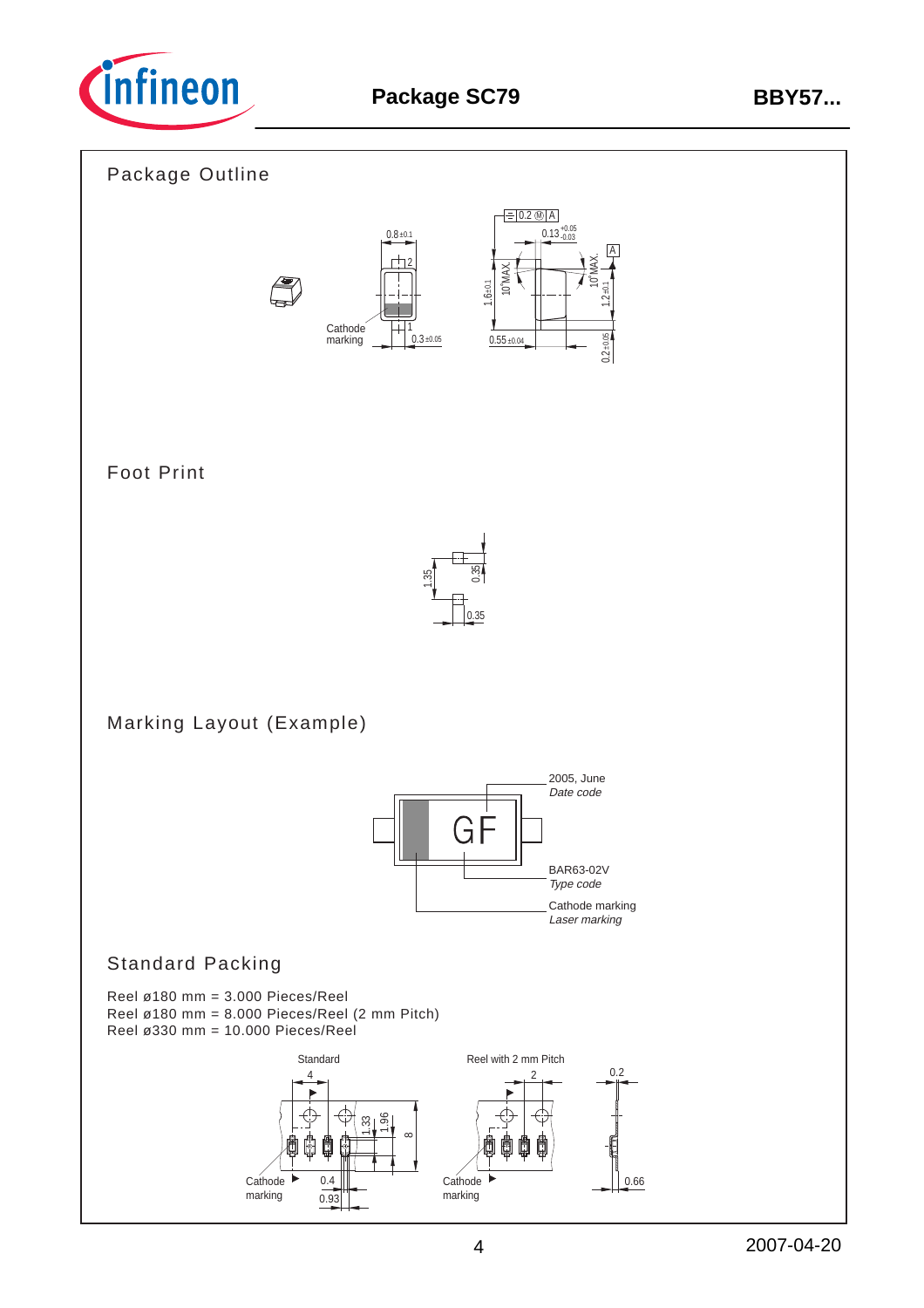

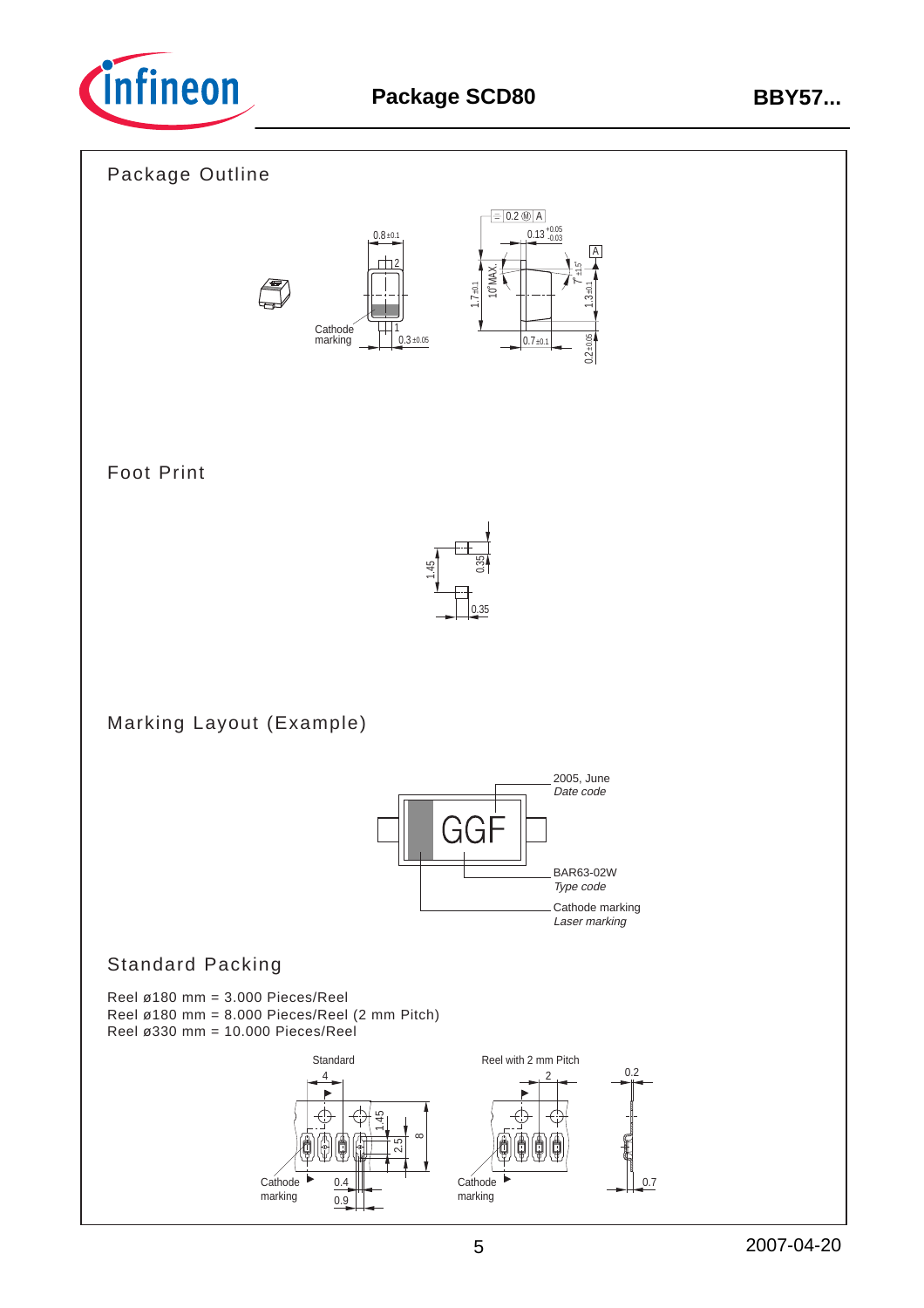

#### Date Code marking for discrete packages with one digit (SCD80, SC79, SC751)) CES-Code

| Month | 2003 | 2004 | 2005 | 2006   | 2007 | 2008 | 2009 | 2010         | 2011         | 2012                      | 2013 | 2014           |
|-------|------|------|------|--------|------|------|------|--------------|--------------|---------------------------|------|----------------|
| 01    | a    | p    | A    | P      | a    | p    | A    | P            | a            | p                         | A    | P              |
| 02    | b    | q    | B    | Q      | b    | q    | B    | Q            | b            | q                         | B    | Q              |
| 03    | C    | r    | C    | R      | C    | r    | C    | $\mathsf{R}$ | C            | r                         | C    | $\mathsf{R}$   |
| 04    | d    | S    | D    | S      | d    | S    | D    | S            | d            | S                         | D    | S              |
| 05    | e    | t    | E    | T.     | e    | t    | E    | T.           | e            | t                         | E    | T.             |
| 06    | f    | u    | F    | U      | f    | u    | F    | U            | $\mathsf{f}$ | <b>u</b>                  | F    | $\cup$         |
| 07    | g    | V    | G    | $\vee$ | g    | V    | G    | $\vee$       | g            | $\vee$                    | G    | $\vee$         |
| 08    | h    | X    | н    | X      | h    | X    | H    | X            | h            | $\boldsymbol{\mathsf{x}}$ | Н    | X              |
| 09    |      | y    | J    | Y      |      | y    | J    | Υ            |              | У                         | J    | Y              |
| 10    | k    | Z    | K    | Ζ      | k    | Z    | K    | Z            | k            | Z                         | K    | Z              |
| 11    |      | 2    | L    | 4      |      | 2    | L    | 4            |              | 2                         |      | $\overline{4}$ |
| 12    | n    | 3    | N    | 5      | n    | 3    | N    | 5            | n            | 3                         | N    | 5              |

1) New Marking Layout for SC75, implemented at October 2005.

.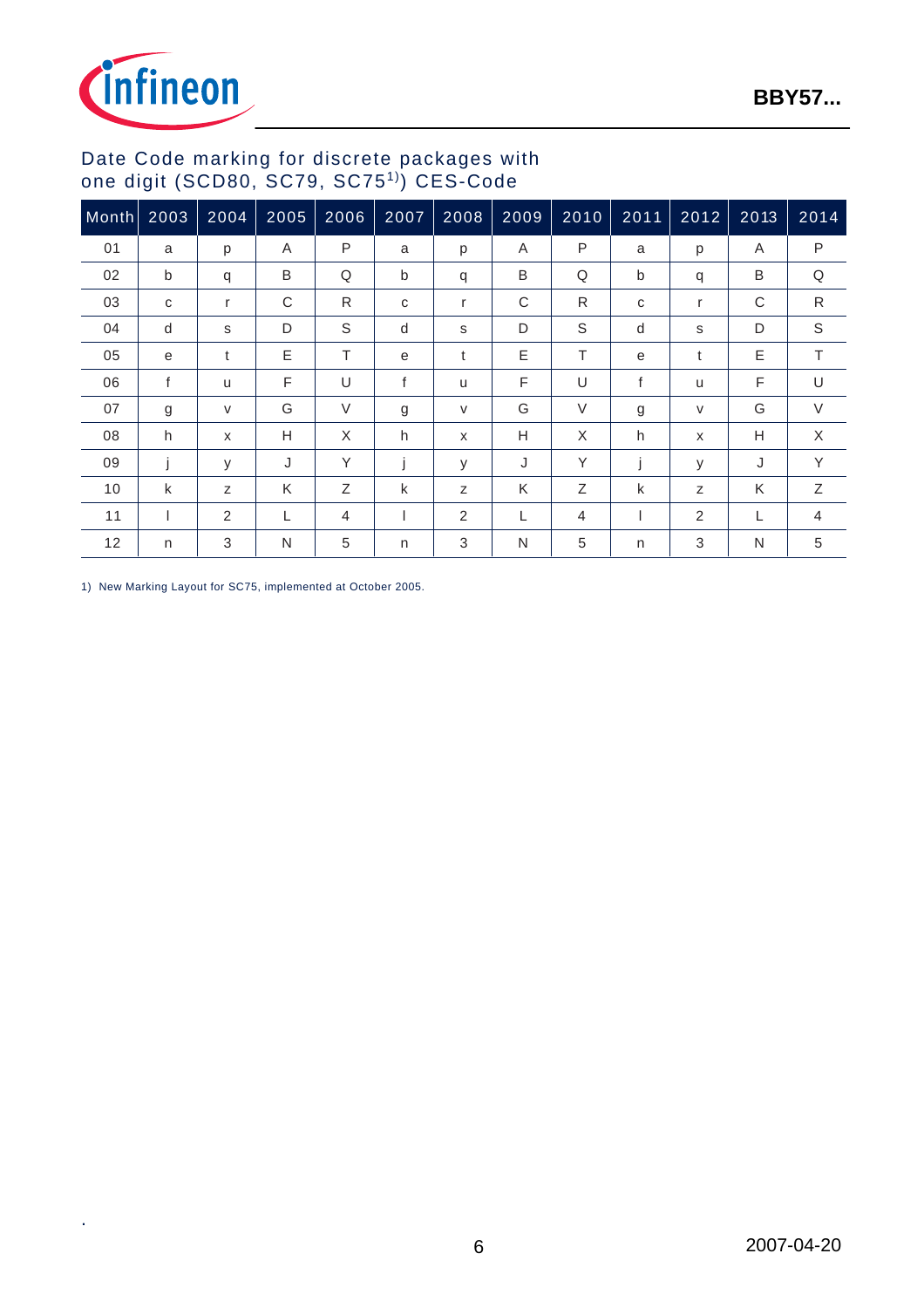

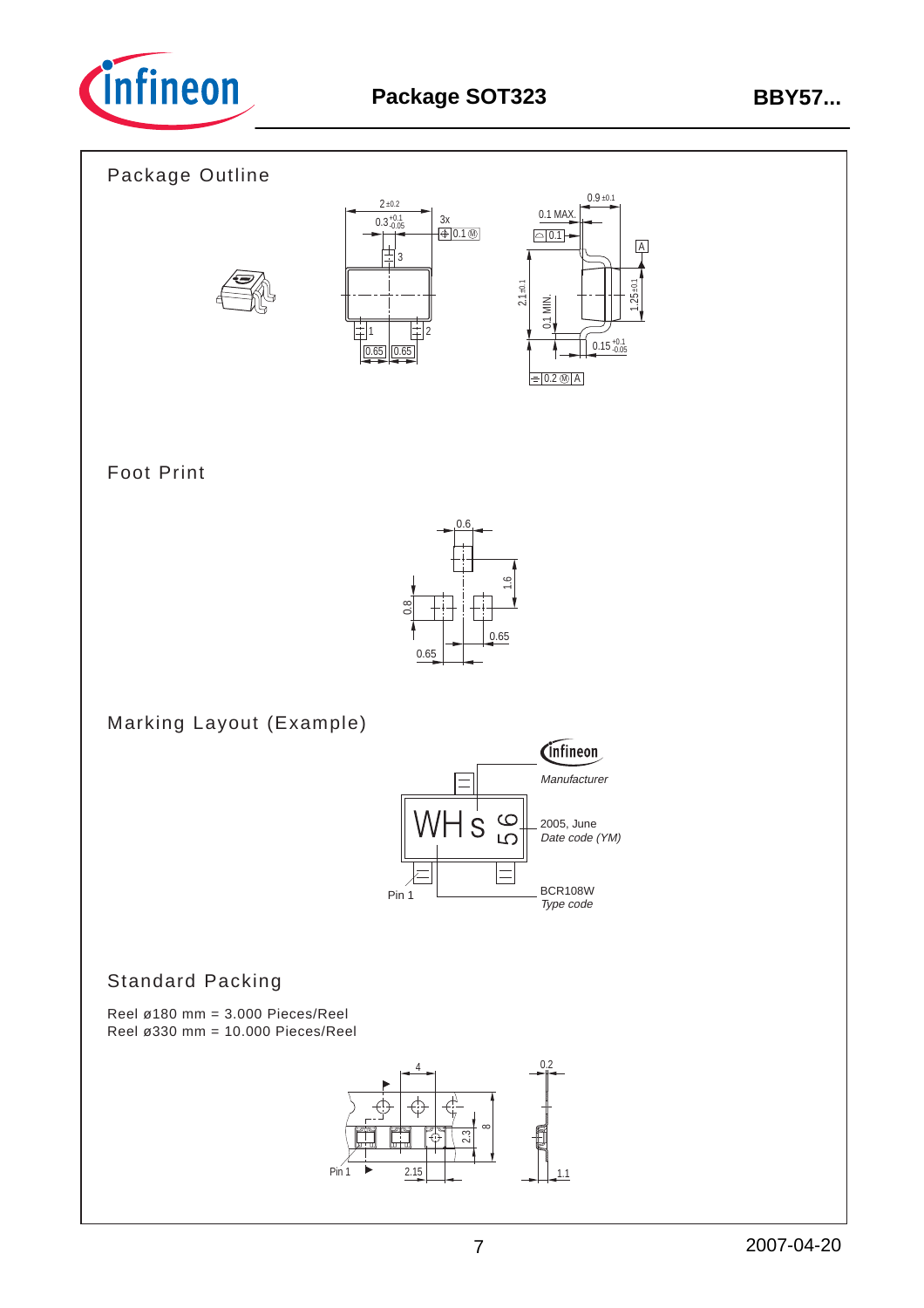

#### Package Outline



## Foot Print

For board assembly information please refer to Infineon website "Packages"





## Marking Layout (Example)



#### Standard Packing

Reel ø180 mm = 15.000 Pieces/Reel Reel ø330 mm = 50.000 Pieces/Reel (optional)